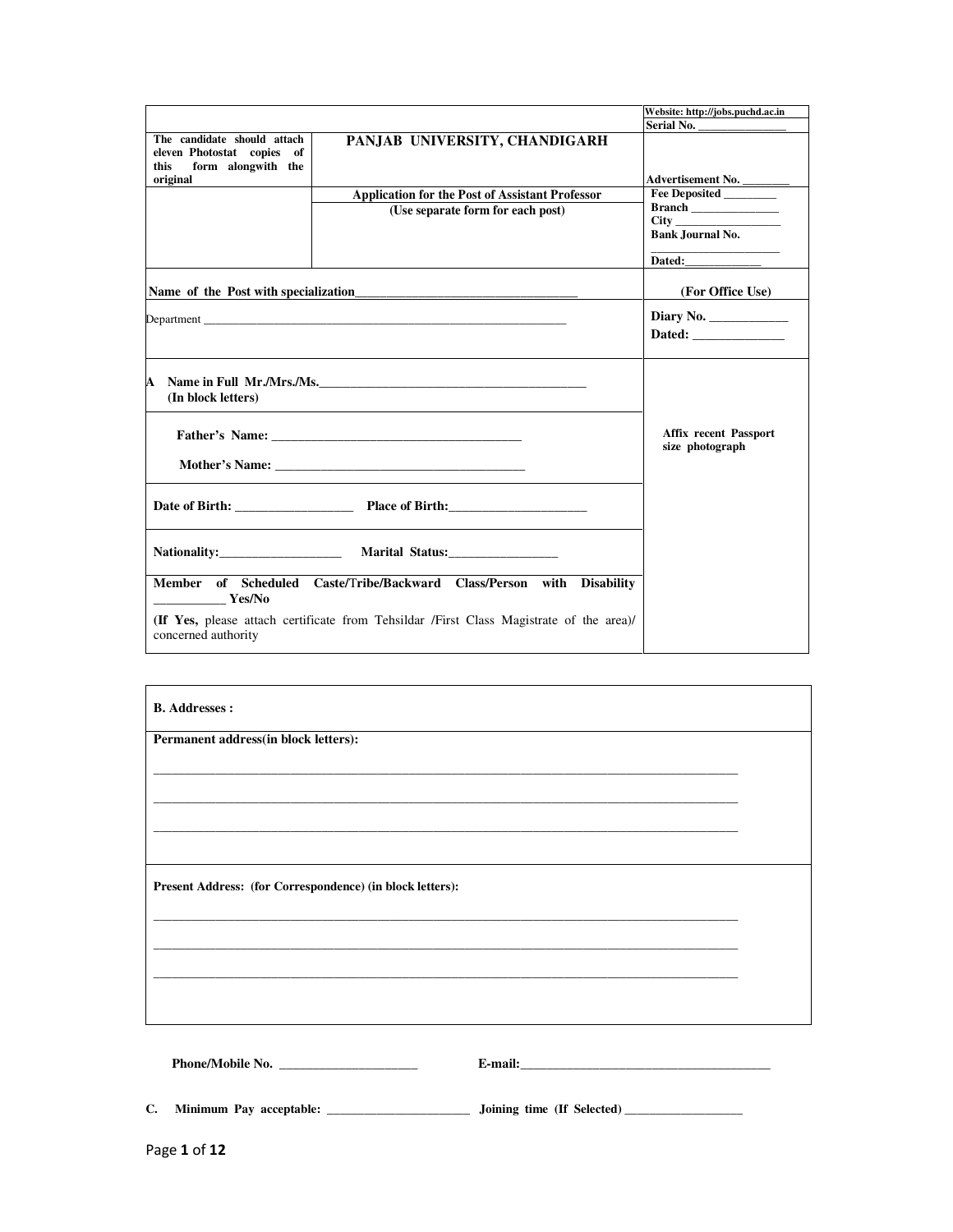# **D. Educational Qualification (Please attach one set of attested copies alongwith original application only)**

| <b>Examination</b>                              | <b>Univ/Board</b> | Main<br>Subject | Month<br>and Year<br>of Passing | <b>Marks</b><br>Obtd.(with<br>Max<br>Marks) | $%$ age<br>of<br>marks<br>(up to 2<br>decimal<br>places) | Class/<br>Divn./<br>Grade<br>(attach<br>conversion<br>formula) | Merit/Prizes/<br><b>Medals won if</b><br>any. |
|-------------------------------------------------|-------------------|-----------------|---------------------------------|---------------------------------------------|----------------------------------------------------------|----------------------------------------------------------------|-----------------------------------------------|
| 1. Matric                                       |                   |                 |                                 |                                             |                                                          |                                                                |                                               |
| 2. B.A/B.Sc/<br>B.Com. etc.                     |                   |                 |                                 |                                             |                                                          |                                                                |                                               |
| 3. M.A/M.Sc/<br>M.Com etc.                      |                   |                 |                                 |                                             |                                                          |                                                                |                                               |
| 4. M. Phil                                      |                   |                 |                                 |                                             |                                                          |                                                                |                                               |
| 5. Ph. D.                                       |                   |                 |                                 |                                             |                                                          |                                                                |                                               |
| 6. J.R.F.                                       |                   |                 |                                 |                                             |                                                          |                                                                |                                               |
| 7. National<br><b>Eligibility Test</b><br>(NET) |                   |                 |                                 |                                             |                                                          |                                                                |                                               |
| 8. SLET/SET                                     |                   |                 |                                 |                                             |                                                          |                                                                |                                               |
| 9. Any other<br>Exam. (please<br>specify)       |                   |                 |                                 |                                             |                                                          |                                                                |                                               |

|                                               | E: Employment Experience (details in chronological order, starting with first job) |         |                    |                         |                                                                                  |                                   |                                 |
|-----------------------------------------------|------------------------------------------------------------------------------------|---------|--------------------|-------------------------|----------------------------------------------------------------------------------|-----------------------------------|---------------------------------|
| Name & Address<br><b>Employer/Institution</b> |                                                                                    | Date of | <b>Designation</b> | Nature of<br><b>Job</b> | Date<br>approval from (p.m.)<br>the concerned Grade (Pay-<br>University,<br>any. | of Basic<br>Pay<br>&<br>if scale) | <b>Reason</b><br>For<br>Leaving |
|                                               | Joining                                                                            | Leaving |                    |                         |                                                                                  |                                   |                                 |
|                                               |                                                                                    |         |                    |                         |                                                                                  |                                   |                                 |
|                                               |                                                                                    |         |                    |                         |                                                                                  |                                   |                                 |
|                                               |                                                                                    |         |                    |                         |                                                                                  |                                   |                                 |
|                                               |                                                                                    |         |                    |                         |                                                                                  |                                   |                                 |
|                                               |                                                                                    |         |                    |                         |                                                                                  |                                   |                                 |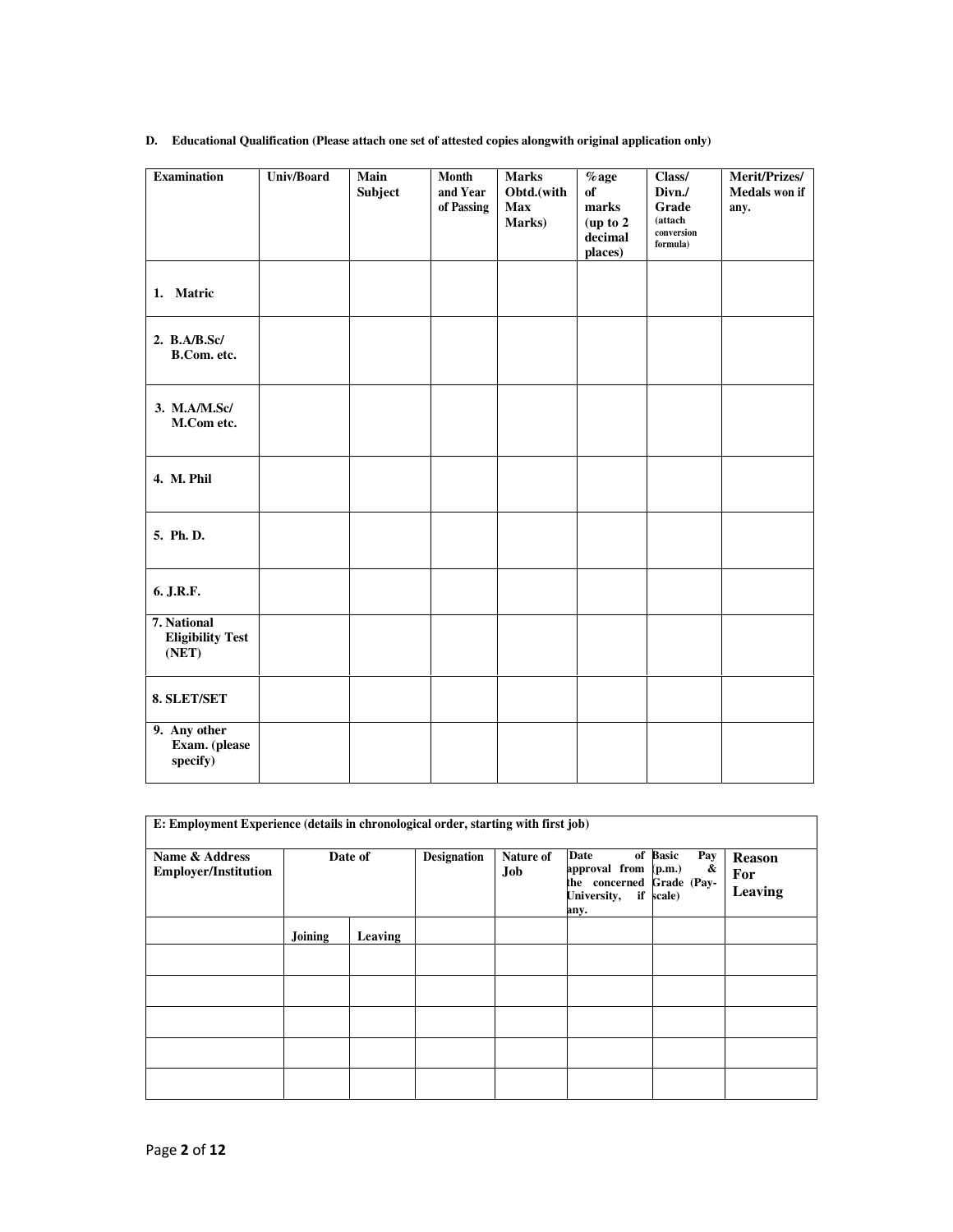| F: Post-Doctoral Experience (details in chronological order) |         |         |             |                  |                                                                                            |                      |                       |  |  |
|--------------------------------------------------------------|---------|---------|-------------|------------------|--------------------------------------------------------------------------------------------|----------------------|-----------------------|--|--|
| Name & Address<br>Employer/Institution                       |         | Date of | Designation | Nature of<br>Job | Date<br>approval from (p.m.)<br>the concerned Grade (Pay-<br>University, if scale)<br>any. | of Basic<br>Pay<br>& | Reason<br>For Leaving |  |  |
|                                                              | Joining | Leaving |             |                  |                                                                                            |                      |                       |  |  |
|                                                              |         |         |             |                  |                                                                                            |                      |                       |  |  |
|                                                              |         |         |             |                  |                                                                                            |                      |                       |  |  |
|                                                              |         |         |             |                  |                                                                                            |                      |                       |  |  |
|                                                              |         |         |             |                  |                                                                                            |                      |                       |  |  |

### **(G) Awards/ Fellowships**

| S.N. | Title | International/National | Enclosures: Pl.<br>mention page<br>$number(s)$ of<br>application form<br>where proof is<br>attached | Score claimed<br>by candidate | Score to be<br>given by<br>screening<br>committee |
|------|-------|------------------------|-----------------------------------------------------------------------------------------------------|-------------------------------|---------------------------------------------------|
|      |       |                        |                                                                                                     |                               |                                                   |
|      |       |                        |                                                                                                     |                               |                                                   |

#### **H. Research Publications in Peer Reviewed or UGC listed Journals (Attach proof of all published paper showing title of paper (alongwith proof of peer reviewed/UGC listed Journal) and attach full copies of five best publications in Peer reviewed/UGC Journals.**

| S.N.                    | Title with page no. | Journal/<br>Book | ISSN No. | Whether<br>peer<br>reviewed.<br>Impact<br>factor, if any | Whether you are<br>first/principal/<br>corresponding<br>author/<br>supervisor/<br>mentor | Score claimed<br>by candidate | Score to be<br>given by<br>screening<br>committee |
|-------------------------|---------------------|------------------|----------|----------------------------------------------------------|------------------------------------------------------------------------------------------|-------------------------------|---------------------------------------------------|
| 1                       |                     |                  |          |                                                          |                                                                                          |                               |                                                   |
| $\boldsymbol{2}$        |                     |                  |          |                                                          |                                                                                          |                               |                                                   |
| $\mathbf{3}$            |                     |                  |          |                                                          |                                                                                          |                               |                                                   |
| $\overline{\mathbf{4}}$ |                     |                  |          |                                                          |                                                                                          |                               |                                                   |
| 5                       |                     |                  |          |                                                          |                                                                                          |                               |                                                   |
| 6                       |                     |                  |          |                                                          |                                                                                          |                               |                                                   |
| $\overline{7}$          |                     |                  |          |                                                          |                                                                                          |                               |                                                   |
| ${\bf 8}$               |                     |                  |          |                                                          |                                                                                          |                               |                                                   |

**Please attach separate sheet, if required**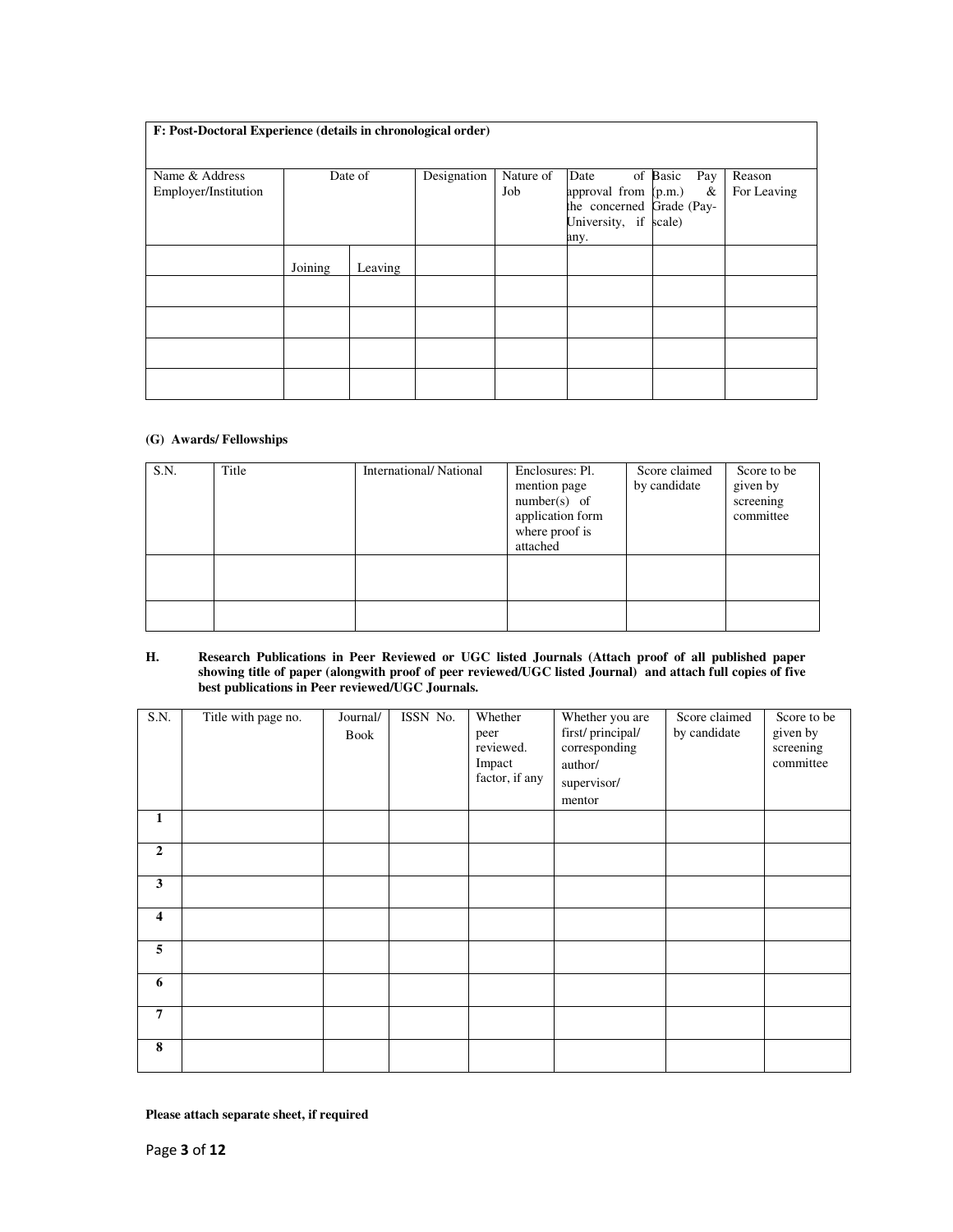# **ADDITIONAL INFORMATION**

# **I. Publications (other than Research Papers)**

# **(a) Books authored, which are published by -**

**(i) International publishers** 

| <b>S.N.</b> | <b>Title</b> | Type of book<br>(text/reference) | ISBN No. and<br>publisher | Whether peer<br>reviewed | No. of authors |
|-------------|--------------|----------------------------------|---------------------------|--------------------------|----------------|
|             |              |                                  |                           |                          |                |
|             |              |                                  |                           |                          |                |
|             |              |                                  |                           |                          |                |
|             |              |                                  |                           |                          |                |
|             |              |                                  |                           |                          |                |

# **(ii) National publishers**

| S.N. | Title | Type of book<br>(text/reference) | ISBN No. and<br>publisher | Whether peer<br>reviewed | No. of authors |
|------|-------|----------------------------------|---------------------------|--------------------------|----------------|
|      |       |                                  |                           |                          |                |
|      |       |                                  |                           |                          |                |
|      |       |                                  |                           |                          |                |
|      |       |                                  |                           |                          |                |
|      |       |                                  |                           |                          |                |

### **(iii) Chapters in Edited books**

| <b>S.N.</b> | Title | Type of book<br>(text/reference) | ISBN No. and<br>publisher | Whether peer<br>reviewed | No. of authors |
|-------------|-------|----------------------------------|---------------------------|--------------------------|----------------|
|             |       |                                  |                           |                          |                |
|             |       |                                  |                           |                          |                |
|             |       |                                  |                           |                          |                |
|             |       |                                  |                           |                          |                |
|             |       |                                  |                           |                          |                |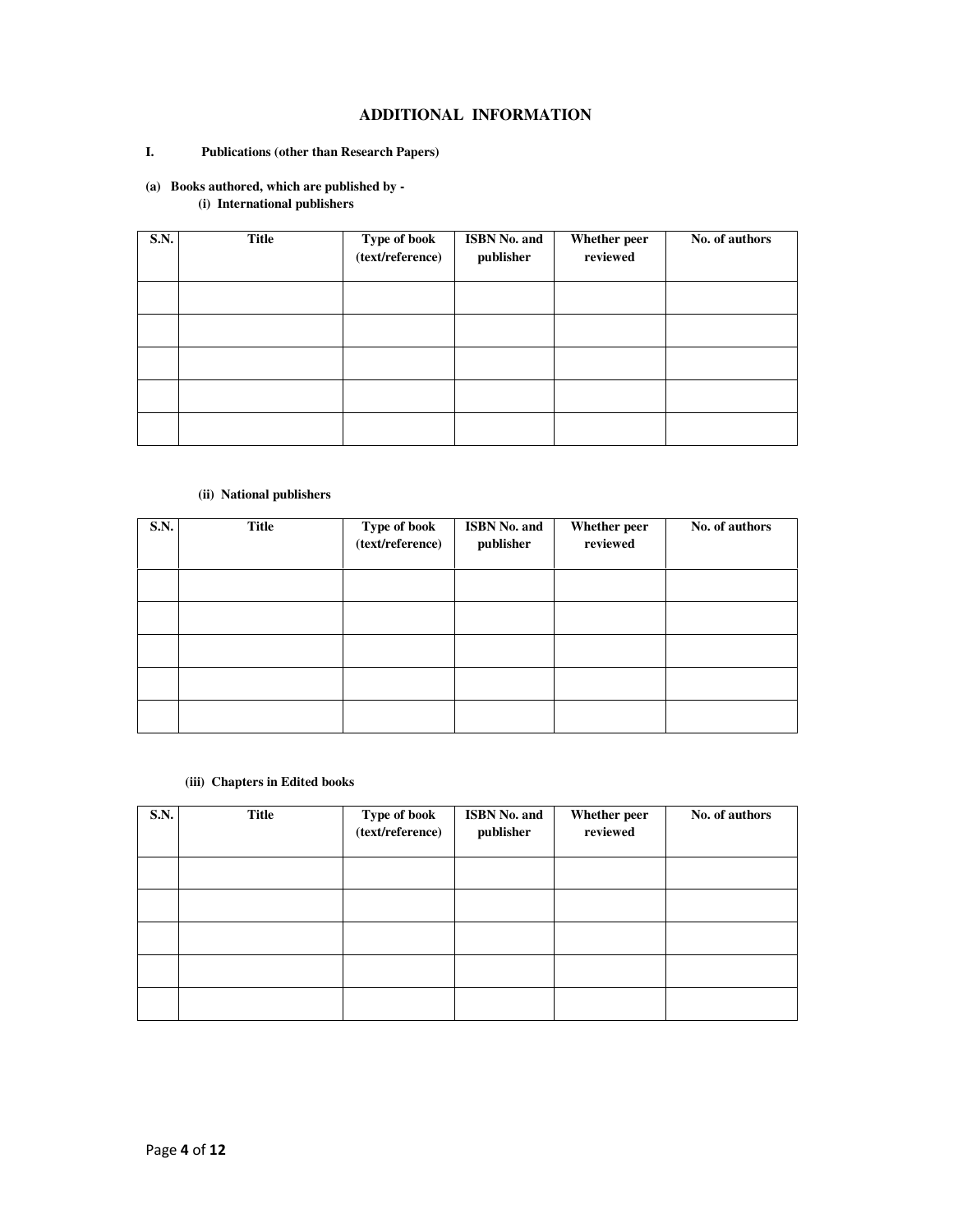# **(iv) Editor of Book by International Publisher/Forum**

| <b>S.N.</b> | <b>Title</b> | Type of book<br>(text/reference) | <b>ISBN No. and</b><br>publisher | Whether peer<br>reviewed | No. of<br>authors |
|-------------|--------------|----------------------------------|----------------------------------|--------------------------|-------------------|
|             |              |                                  |                                  |                          |                   |
|             |              |                                  |                                  |                          |                   |
|             |              |                                  |                                  |                          |                   |
|             |              |                                  |                                  |                          |                   |

### **(v) Editor of Book by National Publisher**

| <b>S.N.</b> | <b>Title</b> | Type of book<br>(text/reference) | <b>ISBN No. and</b><br>publisher | Whether peer<br>reviewed | No. of<br>authors |
|-------------|--------------|----------------------------------|----------------------------------|--------------------------|-------------------|
|             |              |                                  |                                  |                          |                   |
|             |              |                                  |                                  |                          |                   |
|             |              |                                  |                                  |                          |                   |
|             |              |                                  |                                  |                          |                   |

# **J. Translation works in Indian and Foreign Languages by qualified faculties**

### **(i) Chapters or Research papers**

| <b>S.N.</b> | <b>Title</b> | Type of book<br>(text/reference) | <b>ISBN No. and</b><br>publisher | Whether peer<br>reviewed | No. of<br>authors |
|-------------|--------------|----------------------------------|----------------------------------|--------------------------|-------------------|
|             |              |                                  |                                  |                          |                   |
|             |              |                                  |                                  |                          |                   |
|             |              |                                  |                                  |                          |                   |
|             |              |                                  |                                  |                          |                   |

**(ii) Book** 

| <b>S.N.</b> | Title | Type of book<br>(text/reference) | <b>ISBN No. and</b><br>publisher | Whether peer<br>reviewed | No. of<br>authors |
|-------------|-------|----------------------------------|----------------------------------|--------------------------|-------------------|
|             |       |                                  |                                  |                          |                   |
|             |       |                                  |                                  |                          |                   |
|             |       |                                  |                                  |                          |                   |
|             |       |                                  |                                  |                          |                   |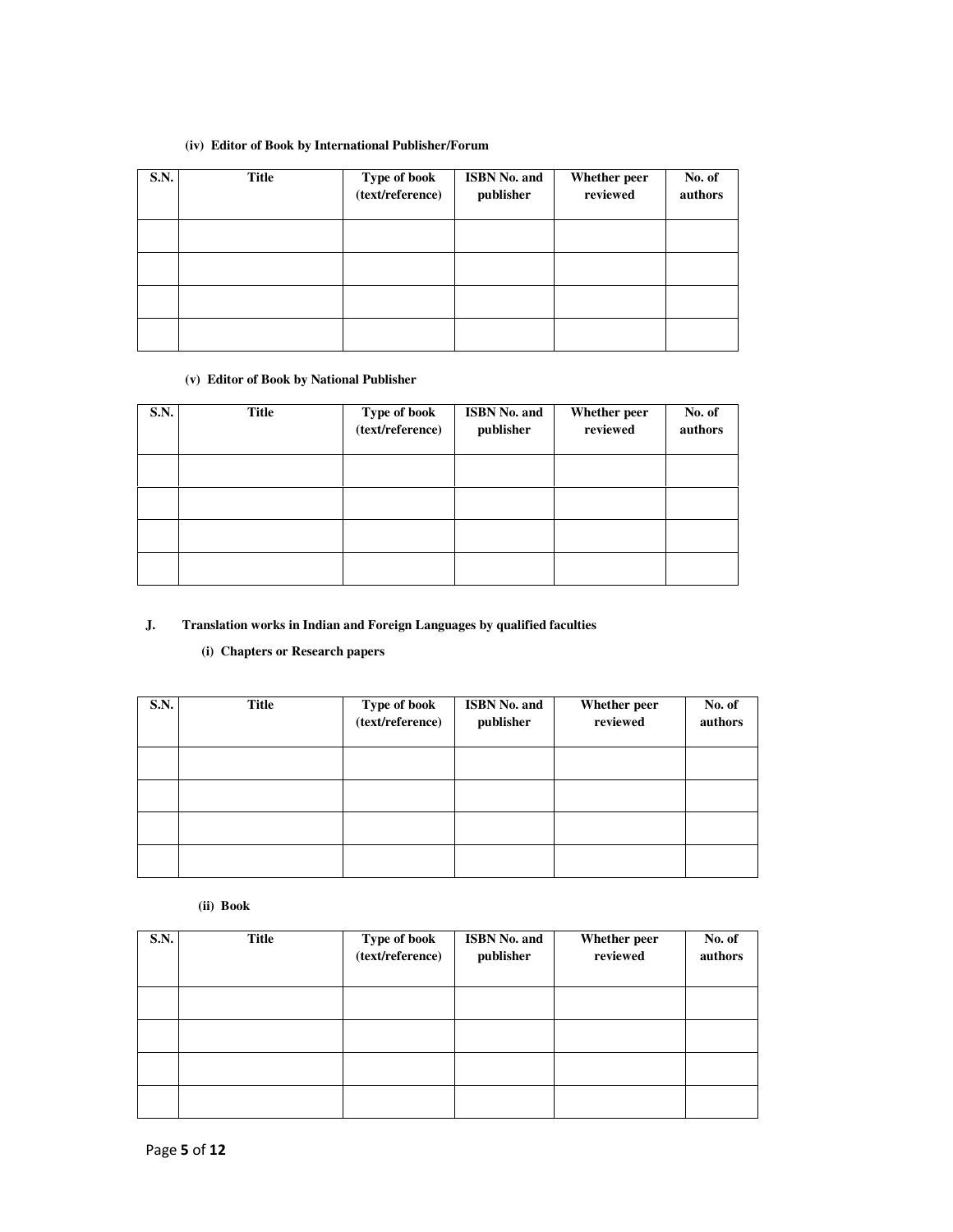| S.N. | <b>Title</b>                                                                                                                                                                                                                                                                                                                                                                                                                                              | <b>Details</b> | No. of<br>Co-contributors | <b>Enclosures:</b><br>Pl. mention page number<br>where proof is attached |
|------|-----------------------------------------------------------------------------------------------------------------------------------------------------------------------------------------------------------------------------------------------------------------------------------------------------------------------------------------------------------------------------------------------------------------------------------------------------------|----------------|---------------------------|--------------------------------------------------------------------------|
|      | (a) Development of Innovative<br>pedagogy                                                                                                                                                                                                                                                                                                                                                                                                                 |                |                           |                                                                          |
|      | (b) Design of new curricula and<br>courses                                                                                                                                                                                                                                                                                                                                                                                                                |                |                           |                                                                          |
|      | (c) MOOCs<br>• Development<br>of<br>complete<br>MOOCs in 4 quadrants (4<br>course)(In<br>credit<br>case<br>of<br>MOOCs of lesser credits 05<br>marks/credit)<br>(developed<br>$\bullet$ MOOCs<br>in<br>$\overline{4}$<br>quadrant) per module/lecture<br>• Content writer/subject matter<br>expert for each module of<br>MOOCs (at least one quadrant)<br>$\bullet$ Course<br>Coordinator<br>for<br>MOOCs (4 credit course)(In<br>case of MOOCs of lesser |                |                           |                                                                          |
|      | credits 02 marks/credit)<br>$(d) E-Content:$<br>Development of e-Content in<br>$\bullet$<br>4 quadrants for a complete<br>course/e-book<br>e-Content (developed in 4<br>$\bullet$<br>quadrants) per module<br>Contribution to development<br>$\bullet$<br>e-content<br>module<br>of<br>in<br>complete course/paper/e-book<br>(at least one quadrant)<br>Editor<br>of<br>e-content<br>for<br>$\bullet$<br>complete course/ paper /e-<br>book               |                |                           |                                                                          |

# **K. Creation of ICT mediated Teaching Learning pedagogy and content and development of new and innovative courses and curricula**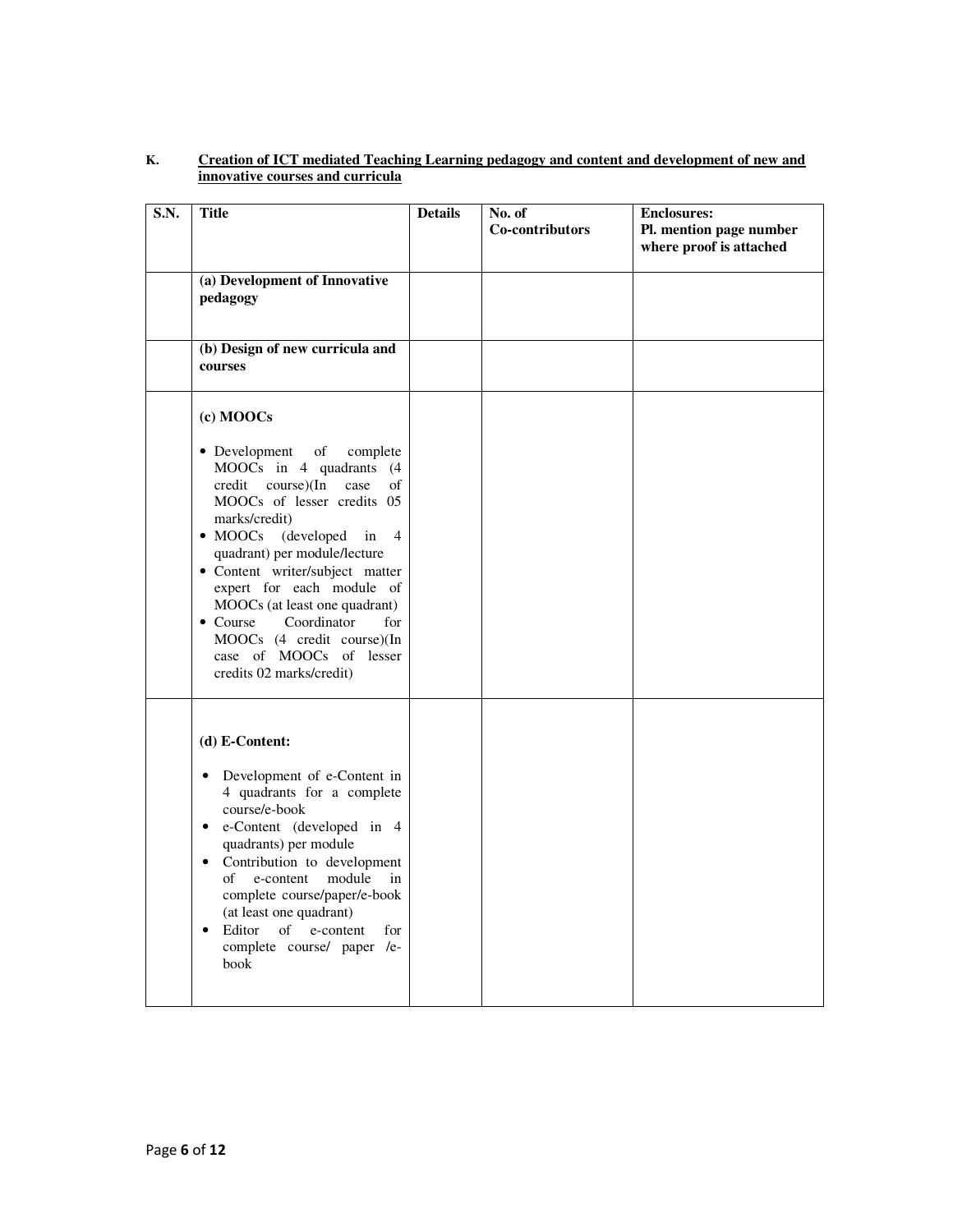# **L. (a) (i) : Research Guidance:**

| <b>S.N.</b>                                                                     | <b>Number</b><br><b>Enrolled</b> | <b>Thesis</b><br><b>Submitted</b> | <b>Degree</b><br>Awarded | <b>Enclosures:</b><br>Pl. mention page number(s) of application<br>form where proof is attached |
|---------------------------------------------------------------------------------|----------------------------------|-----------------------------------|--------------------------|-------------------------------------------------------------------------------------------------|
| Ph.D. (as<br>Supervisor)                                                        |                                  |                                   |                          |                                                                                                 |
| $Ph.D$ (as $Co-$<br>supervisor), if<br>there are more<br>than one<br>supervisor |                                  |                                   |                          |                                                                                                 |
| M.Phil./P.G<br>dissertation                                                     |                                  |                                   |                          |                                                                                                 |

# **(a) (ii) : Research Projects Completed:**

| S.N. | Title | Agency | Period |    | Grant/<br>Amount<br><b>Mobilized</b><br>(Rs. Lakhs) | <b>Enclosures:</b><br>Pl.<br>mention<br>number(s)<br>-of<br>page<br>application form where proof is attached |
|------|-------|--------|--------|----|-----------------------------------------------------|--------------------------------------------------------------------------------------------------------------|
|      |       |        | From   | Tо |                                                     |                                                                                                              |
|      |       |        |        |    |                                                     |                                                                                                              |
|      |       |        |        |    |                                                     |                                                                                                              |

# **(a) (iii) : Research Projects ongoing:**

| S.N. | Title | Agency | Period |    | <b>Grant/Amount</b><br><b>Mobilized (Rs.</b><br>Lakhs) | <b>Enclosures:</b><br>Pl. mention page number(s) of<br>application form where<br>proof is attached |
|------|-------|--------|--------|----|--------------------------------------------------------|----------------------------------------------------------------------------------------------------|
|      |       |        | From   | Tо |                                                        |                                                                                                    |
|      |       |        |        |    |                                                        |                                                                                                    |
|      |       |        |        |    |                                                        |                                                                                                    |

# **(a) (iv): Consultancy**

| <b>S.N.</b> | <b>Title</b> | Agency | Period |    | <b>Mobilized (Rs.</b> | Grant/Amount   Enclosures: Pl. mention<br>of<br>number(s)<br>Page |  |
|-------------|--------------|--------|--------|----|-----------------------|-------------------------------------------------------------------|--|
|             |              |        | From   | To | Lakhs)                | Application form<br>where<br>proof is attached                    |  |
|             |              |        |        |    |                       |                                                                   |  |
|             |              |        |        |    |                       |                                                                   |  |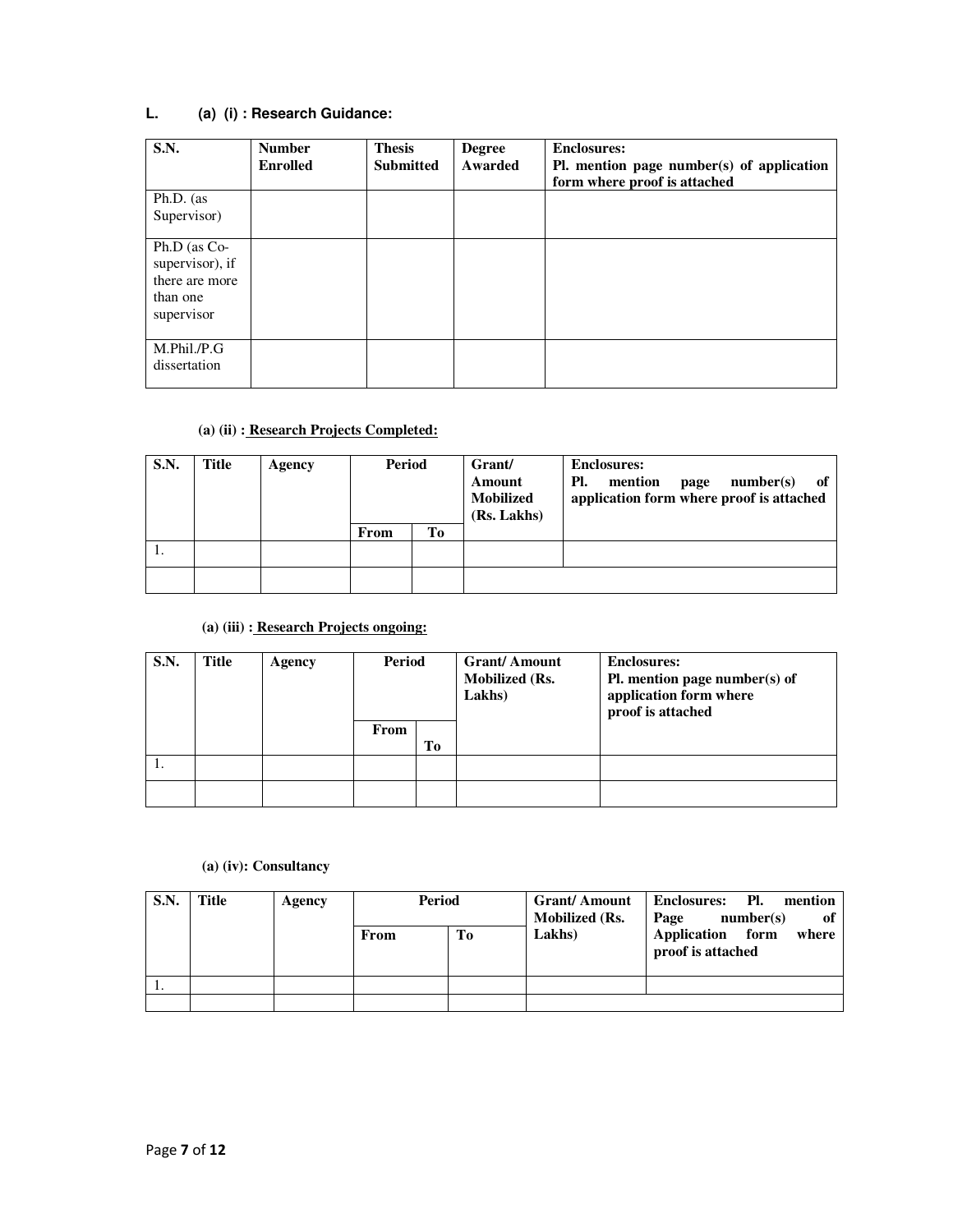### **(a) (v) : Patents**

| S.N. | <b>Name</b> | <b>Agency (International/</b><br><b>National</b> ) | Details of patent | <b>Enclosures: Pl. mention Page</b><br>$number(s)$ of application form<br>where proof is attached |
|------|-------------|----------------------------------------------------|-------------------|---------------------------------------------------------------------------------------------------|
|      |             |                                                    |                   |                                                                                                   |
|      |             |                                                    |                   |                                                                                                   |

### **(b) Policy Document (Submitted to an International body/organisation like UNO/UNESCO/ World Bank/ International Monetary Fund etc. or Central Government or State Government)**

| S.N. | <b>Name</b> | <b>Body (International/</b><br><b>National/State</b> ) | <b>Details</b> | Enclosures: Pl. mention Page<br>$number(s)$ of application form<br>where proof is attached |
|------|-------------|--------------------------------------------------------|----------------|--------------------------------------------------------------------------------------------|
|      |             |                                                        |                |                                                                                            |
|      |             |                                                        |                |                                                                                            |

### **(c) Awards/ Fellowships**

| S.N. | Title | <b>International/National</b> | Enclosures: Pl.<br>mention<br>page<br>$number(s)$ of application form where<br>proof is attached |
|------|-------|-------------------------------|--------------------------------------------------------------------------------------------------|
|      |       |                               |                                                                                                  |
|      |       |                               |                                                                                                  |

**M. Invited lectures / Resource Person/ paper presentation in Seminars/ Conferences/full paper in Conference Proceedings (Paper presented in Seminars/Conferences and also published as full paper in Conference Proceedings will be counted only once)** 

| S.N | Title of the<br>paper<br>presented/<br>Lecture<br>delivered/<br>paper<br>published | Category<br>{International<br>(Abroad)<br><b>International</b><br>(within<br>$country$ /<br><b>National /State/</b><br>University } | Title of<br>Conference/Semina<br>r etc. | Date $(s)$ of the<br>event | Organised<br>by | <b>Enclosures:</b><br><b>Pl.</b> mention<br>page<br>$number(s)$ of<br>application<br>form where<br>proof is<br>attached |
|-----|------------------------------------------------------------------------------------|-------------------------------------------------------------------------------------------------------------------------------------|-----------------------------------------|----------------------------|-----------------|-------------------------------------------------------------------------------------------------------------------------|
|     |                                                                                    |                                                                                                                                     |                                         |                            |                 |                                                                                                                         |

### **N. Academic Distinctions**

| <b>S.N.</b> | Detail |
|-------------|--------|
|             |        |
|             |        |
|             |        |
|             |        |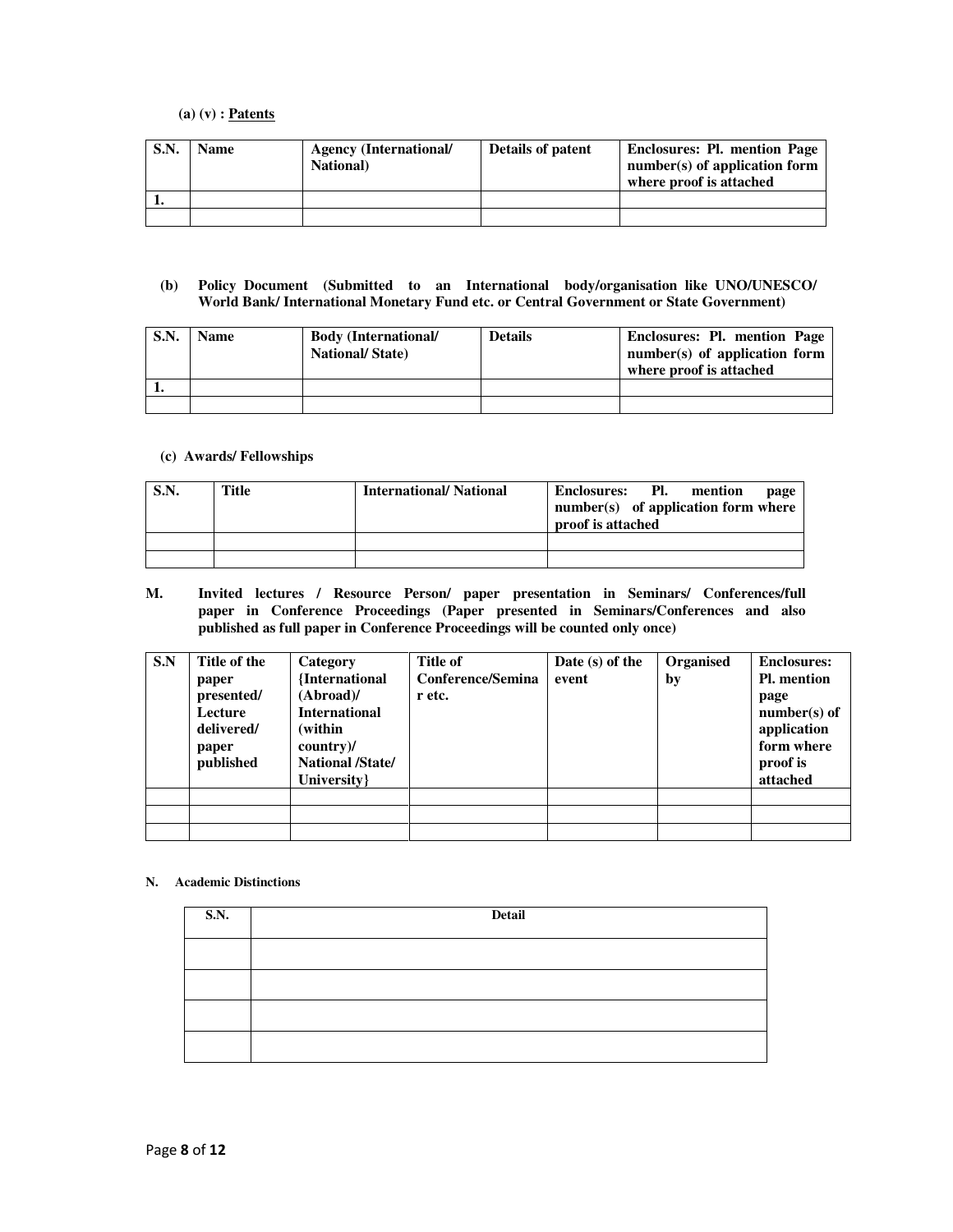- **O. Membership of Professional Societies, if any :**
- **P. Paragraph of self-evaluation regarding different fields of activity relating to the job (maximum 100 words):**

#### **Q. Referees:**

**These should be professionally competent persons, well acquainted with some aspects of the applicant's training, accomplishments, capability and character. For applicants having done post-doctoral and/or doctoral research, the research supervisors must be listed. At least three Testimonials obtained from these referees be attached to the application form.**

|    | Name | <b>Occupation/Position</b> | <b>Address</b> | E.mail and Tel./Mobile No. |
|----|------|----------------------------|----------------|----------------------------|
| 1. |      |                            |                |                            |
| 2. |      |                            |                |                            |
| 3. |      |                            |                |                            |
|    |      |                            |                |                            |

#### **R. List of Enclosures:**

|          |        |     |  |          | __      |
|----------|--------|-----|--|----------|---------|
| $\sim$ . | ______ | . . |  | $\cdots$ | <br>___ |

#### **S. Declaration: I solemnly declare that:**

- **i) The foregoing information is complete and correct. I am not aware of any circumstances which may impair my fitness for employment in the Panjab University, Chandigarh.**
- **ii) I have never been dismissed either from Govt. or from University, College or other Public or Private Organisation service.**
- **iii) I have never been prosecuted, kept under detention or bound down/fined, convicted by the Court of Law for any offence.**

**Place:** \_\_\_\_\_\_\_\_\_\_\_\_\_\_\_\_\_\_ \_ \_ \_ \_ \_ \_ \_ \_ \_ \_ \_ \_ \_

**Date:** \_\_\_\_\_\_\_\_\_\_\_\_\_\_\_\_\_\_ **Signature of Applicant**

 \_ \_ \_ \_ \_ \_ \_ \_ \_ \_ \_ \_ **Signature of Employer With Official Seal**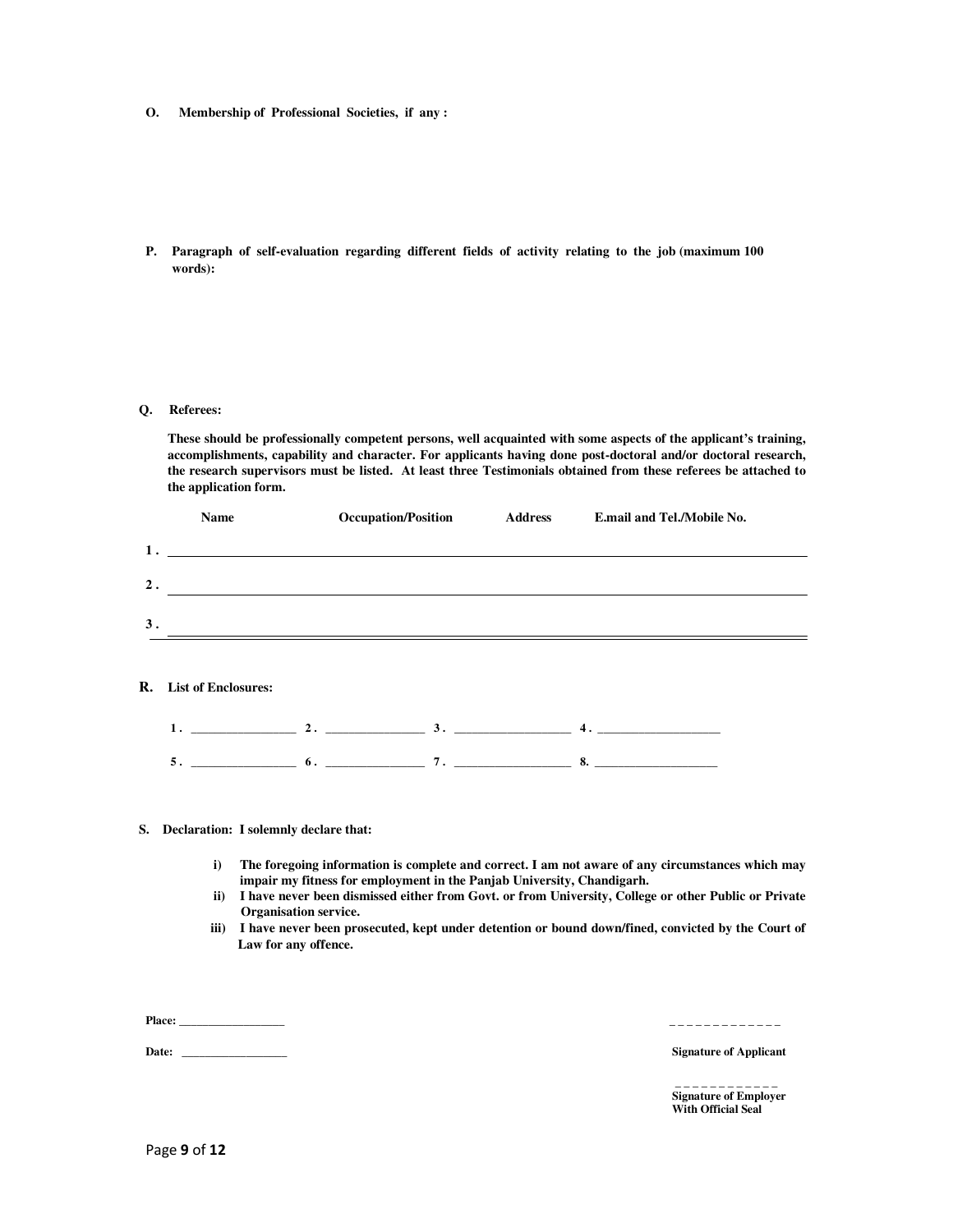# **Summary-Sheet**

|     | Sr. No. | <b>Particulars of Academic/other</b><br>information                                                                                                                                                | <b>Score</b>                     |                                                    | Remarks, if any |
|-----|---------|----------------------------------------------------------------------------------------------------------------------------------------------------------------------------------------------------|----------------------------------|----------------------------------------------------|-----------------|
|     |         |                                                                                                                                                                                                    | To be filled by<br>the candidate | To be verified<br>by Screening<br><b>Committee</b> |                 |
| А.  |         | <b>Academic Score (Maximum 80)</b>                                                                                                                                                                 |                                  |                                                    |                 |
|     | 1.      | % age of Graduation Marks<br>$80\% \& above = 15$<br>60% to less than $80\% = 13$<br>55% to less than $60\% = 10$<br>45% to less than 55%=05                                                       |                                  |                                                    |                 |
|     | 2.      | % age of Post-graduation Marks<br>$80\% \& above = 25$<br>$60\%$ to less than $80\% = 23$<br>55% (50% in case of SC/ST/PWD) to<br>less than $60\% = 20$                                            |                                  |                                                    |                 |
|     | 3.      | % age of M.Phil. Marks<br>$60\%$ & above<br>07<br>55% to less than 60% =<br>05                                                                                                                     |                                  |                                                    |                 |
|     | 4.      | Ph.D. Marks<br>$Ph.D. = 30$                                                                                                                                                                        |                                  |                                                    |                 |
|     | 5.      | <b>NET with JRF</b><br>07<br>$=$                                                                                                                                                                   |                                  |                                                    |                 |
|     |         | 05<br><b>NET</b><br>Ξ.                                                                                                                                                                             |                                  |                                                    |                 |
|     |         | <b>SLET/SET</b><br>0 <sub>3</sub><br>$=$                                                                                                                                                           |                                  |                                                    |                 |
|     | 6.      | <b>International/National Awards = 03</b><br>International/ National Level (Awards<br>given by International Organizations/<br>Govt. of India/ Govt. of India recognized<br>National Level Bodies) |                                  |                                                    |                 |
|     |         | State level Awards $= 02$<br>State Level (Awards given by State<br>Government)                                                                                                                     |                                  |                                                    |                 |
| B.1 | 7.      | <b>Research Publications (Maximum 10)</b><br>(2 marks for each research publications)<br>published in Peer-Reviewed or UGC-<br>listed Journals)                                                    |                                  |                                                    |                 |
| C.1 | 8.      | <b>Teaching Experience (Maximum 10)</b><br>Teaching/Post Doctoral Experience (2<br>marks for one year each)#                                                                                       |                                  |                                                    |                 |
|     |         | <b>Total</b><br>(out of 100)                                                                                                                                                                       |                                  |                                                    |                 |

**Signature of the Candidate**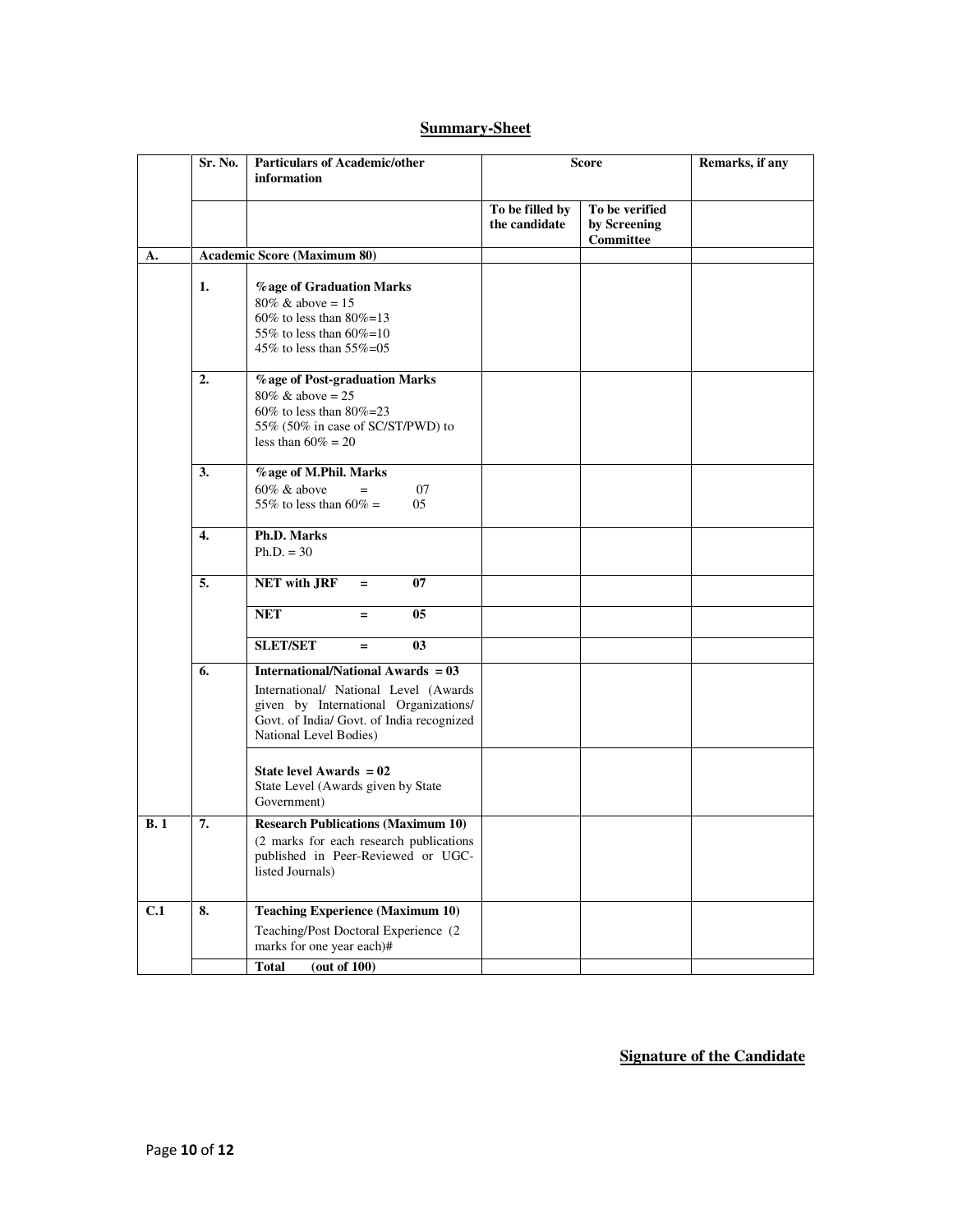**# However, if the period of teaching/Post-doctoral experience is less than one year then the marks shall be reduced proportionately.** 

Note:

| (A) | (i)   | $M.Phil + Ph.D.$   | Maximum | $=$     | 30 Marks |
|-----|-------|--------------------|---------|---------|----------|
|     | (ii)  | JRF/NET/SET        | Maximum | $=$ $-$ | 07 Marks |
|     | (iii) | In awards category | Maximum | $=$ $-$ | 03 Marks |

(B) Number of candidates to be called for interview shall be decided by the concerned Universities.

| (C) | Academic Score               | $=$ | 80 |
|-----|------------------------------|-----|----|
|     | <b>Research Publications</b> | $=$ | 10 |
|     | <b>Teaching Experience</b>   | $=$ | 10 |

(D) Score shall be valid for appointment in respective State SLET/SET Universities/ Colleges/ Institutions only.